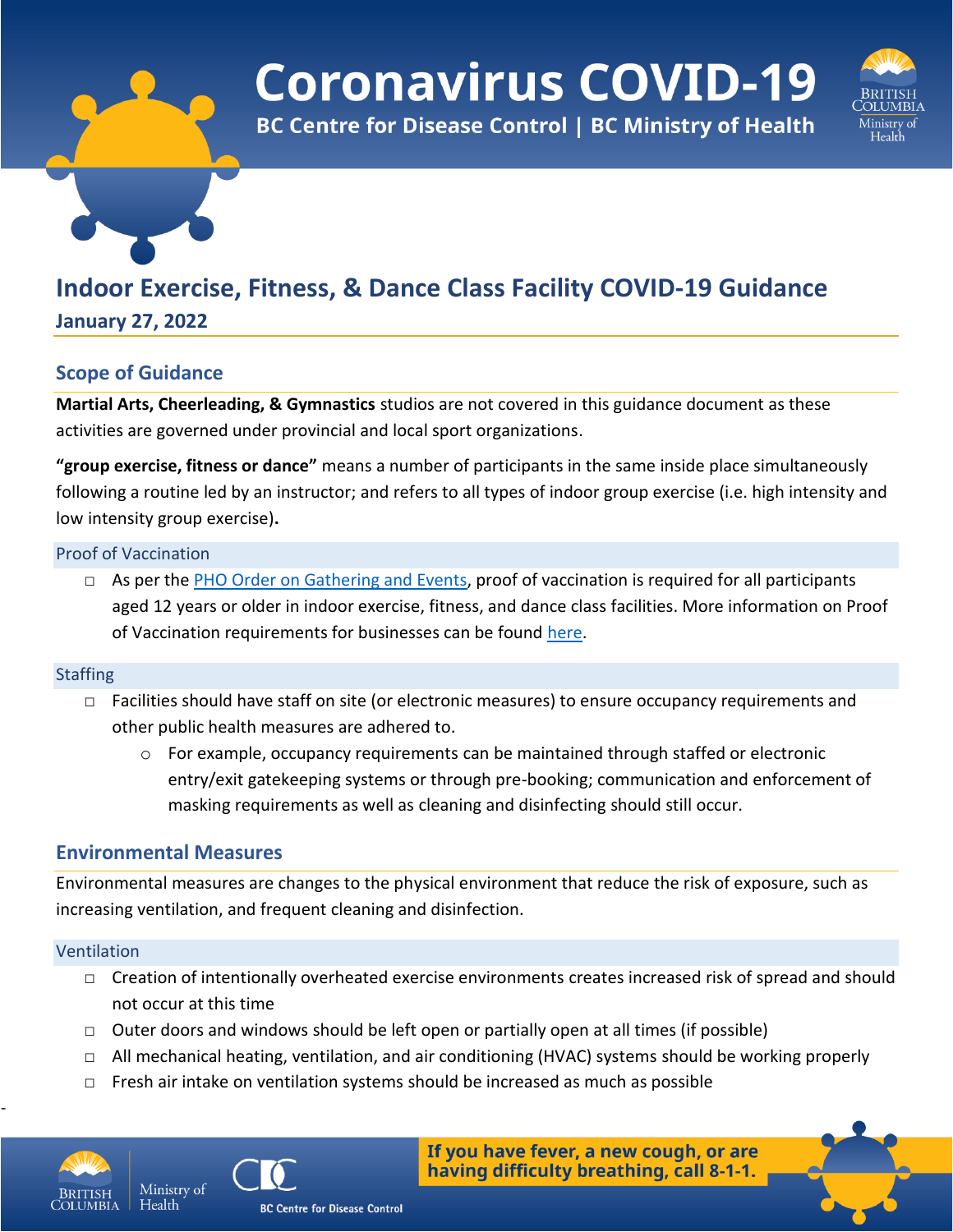$\Box$  Floor and wall fans increase risk of virus transmission and should not be used

# Reducing Group Congregating

- $\Box$  Any group classes or bookings where a cohort of patrons are arriving at the same time should include additional time before and after the scheduled class time to support staggered entrances and exits.
- □ Designate different doorways for entrance and exit if possible, or create a different process so patrons are not entering and exiting simultaneously at the same time

# Cleaning and Disinfection

- □ All shared equipment (e.g. exercise machines, floor mats, weights, etc.) should be cleaned and disinfected between each use either by staff or patrons; supplies and signage should be provided throughout facility.
- □ Other high touch surfaces (e.g. door handles, sink faucets, etc.) should be cleaned and disinfected at least once per day

# Physical Barriers

□ Physical barriers between exercise equipment or stations can be used as an additional safety measure

# **Administrative Measures**

Administrative measures include the implementation of policies, procedures, training and education that reduce the risk of exposure.

# **Occupancy**

- □ As per the PHO Order on *Gatherings and Events*, to determine overall occupancy for individual and group exercise: each workout or dance room/space must have at least **7 square metres** of unencumbered useable floor space per patron/staff who will be in the space exercising
	- o **Group exercise** has a maximum occupancy of **25 participants per workout room/space**
- $\Box$  Post signage with occupancy limits for each room so staff and patrons are aware and ensure that capacity is not exceeded

# Physical Distancing and Minimizing Physical Contact

- □ Physical distance of **2 metres** between each patron is recommended while exercising, but not required**:**
	- $\circ$  If possible, exercise machines/equipment should be spaced or blocked off to accommodate distancing
	- $\circ$  If there is movement occurring, each patron should have enough space to ensure they are not coming in close proximity with other patrons
- □ Personal trainers should try and maintain physical distance from client (and other patrons)
- □ Instructors should remain in a designated "instructor area" throughout the class and give verbal rather than hands-on corrections for yoga/barre/Pilates, etc.





If you have fever, a new cough, or are having difficulty breathing, call 8-1-1.

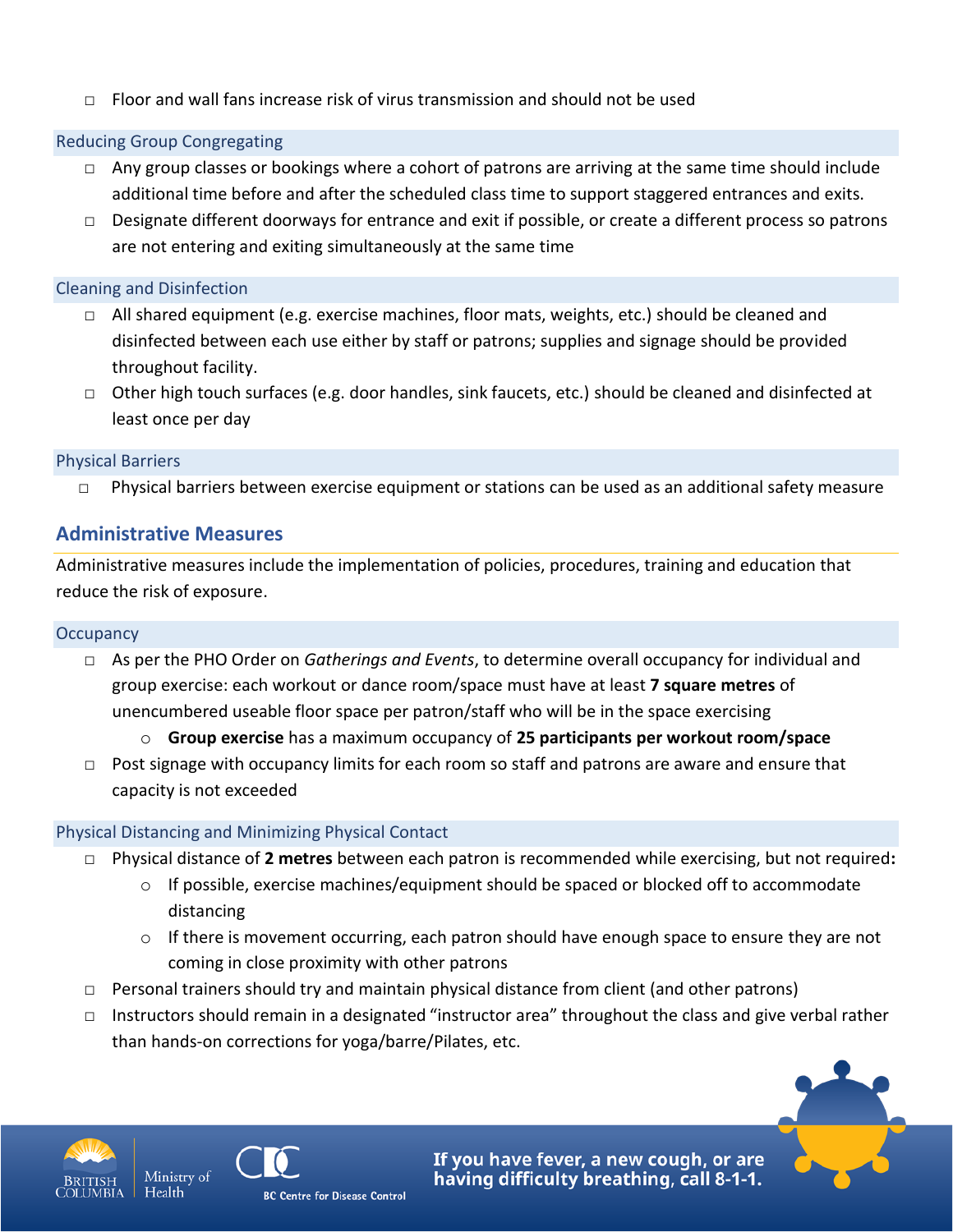#### Booking and Registration

- $\Box$  All workouts should be pre-registered where operationally feasible
	- o Inform clients when they book that they must not come if they are feeling sick, and must cancel if they are feeling unwell
- $\Box$  To support fresh air intake in group exercise and dance spaces, it is recommended to incorporate time between classes where no patrons are in the space:
	- $\circ$  Smaller studio spaces or those with lower ceilings or fewer windows/natural air intake are encouraged to allow even greater time between classes
- □ Ask that patrons do not arrive earlier than their scheduled arrival time
- $\Box$  All patrons must have read and agree to follow safety protocols
- $\Box$  If possible, stagger bookings to ensure not all patrons are not arriving or departing at same time

#### Staying Home When Sick and When New Symptoms Develop

- □ Policies should be established to
	- $\circ$  ensure employees can and must stay home when they have symptoms of COVID-19
	- $\circ$  ensure patrons are incentivized and supported to stay home and cancel bookings when they have symptoms of COVID-19

# **Personal Measures**

Personal measures are actions individuals can take to protect themselves and others. Examples include vaccination, physical distancing, minimizing physical contact, frequent hand washing, practicing respiratory etiquette and staying home if sick.

#### Exercise Attire / Personal Equipment

 $\Box$  Encourage patrons to arrive in exercise attire to minimize use of change rooms

#### Hand Hygiene

 $\Box$  Encourage patrons to practice hand hygiene before and after a workout; supplies should be provided throughout the facility

# **Personal Protective Equipment (PPE)**

#### Masks

- $\Box$  As per [PHO Order on Face Coverings,](https://www2.gov.bc.ca/assets/gov/health/about-bc-s-health-care-system/office-of-the-provincial-health-officer/covid-19/covid-19-pho-order-face-coverings.pdf) masks must be worn at all times in exercise facilities except when exercising.
	- o All instructors/personal trainers must wear a mask at all times except when exercising
	- o Masks are recommended while exercising for all patrons and instructors



Health



If you have fever, a new cough, or are having difficulty breathing, call 8-1-1.